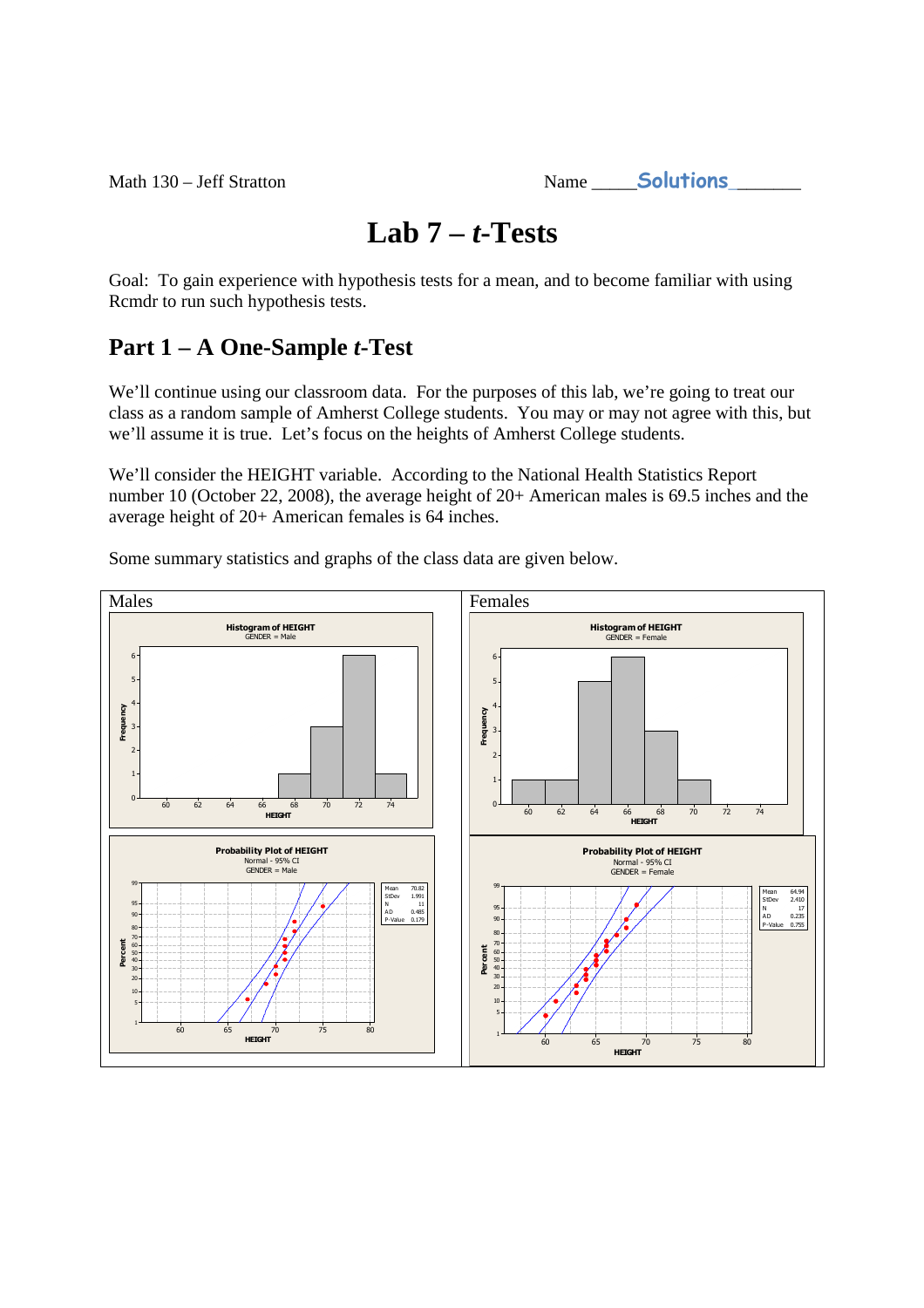We'll begin by testing whether the mean height of Amherst College males differs from the national average of 69.5 inches by hand.

To do that, compute the sample mean and standard deviation for HEIGHT by GENDER.

#### Go to: **Statistics Summaries Numerical Summaries**

Select HEIGHT as the variable. Click the "Summarize by Groups" button and select GENDER as the grouping variable.

**Q1]** Give the sample size, sample mean, and standard deviation of HEIGHT for both genders.

```
The summary statistics are given below: 
> numSummary(ClassData[,"HEIGHT"], groups=ClassData$GENDER, 
   statistics=c("mean", "sd"), quantiles=c(0, .25, .5, .75, 1))
          mean sd data:n 
Female 66.27778 2.251543 9
Male 71.03636 1.721786 11
```
**Q2]** Discuss whether the assumptions of the one-sample *t*-test are satisfied.

I think the assumptions are approximately satisfied:

- The heights are independent. One person's height doesn't affect another.
- We have sampled less than 10% of the total population
- The data are approximately normal, based on the histogram included.
- We don't have a random sample. We have a convenience sample. Using the ttest here may be inappropriate.

**Q3**] State the hypotheses for testing whether the mean height of Amherst College males is more than that of the national average.

Let  $\mu$  be the mean height of Amherst College males. We are testing

$$
H_0: \mu = 69.5
$$
  

$$
H_A: \mu > 69.5
$$

**Q4]** Compute the test statistic value  $\left(t_{n-1}\right) = \frac{\bar{y}-\mu_0}{s/2}$ S  $\frac{-\mu_0}{\sqrt{n}}$ .

The test statistic is:  $t_{n-1} = \frac{\bar{y} - \mu_0}{s_{\ell-1}}$  $\boldsymbol{S}$  $\frac{-\mu_0}{\sqrt{m}} = \frac{71.04 - 69.5}{1.72}$  $1.72/\sqrt{11}$  $= 2.97$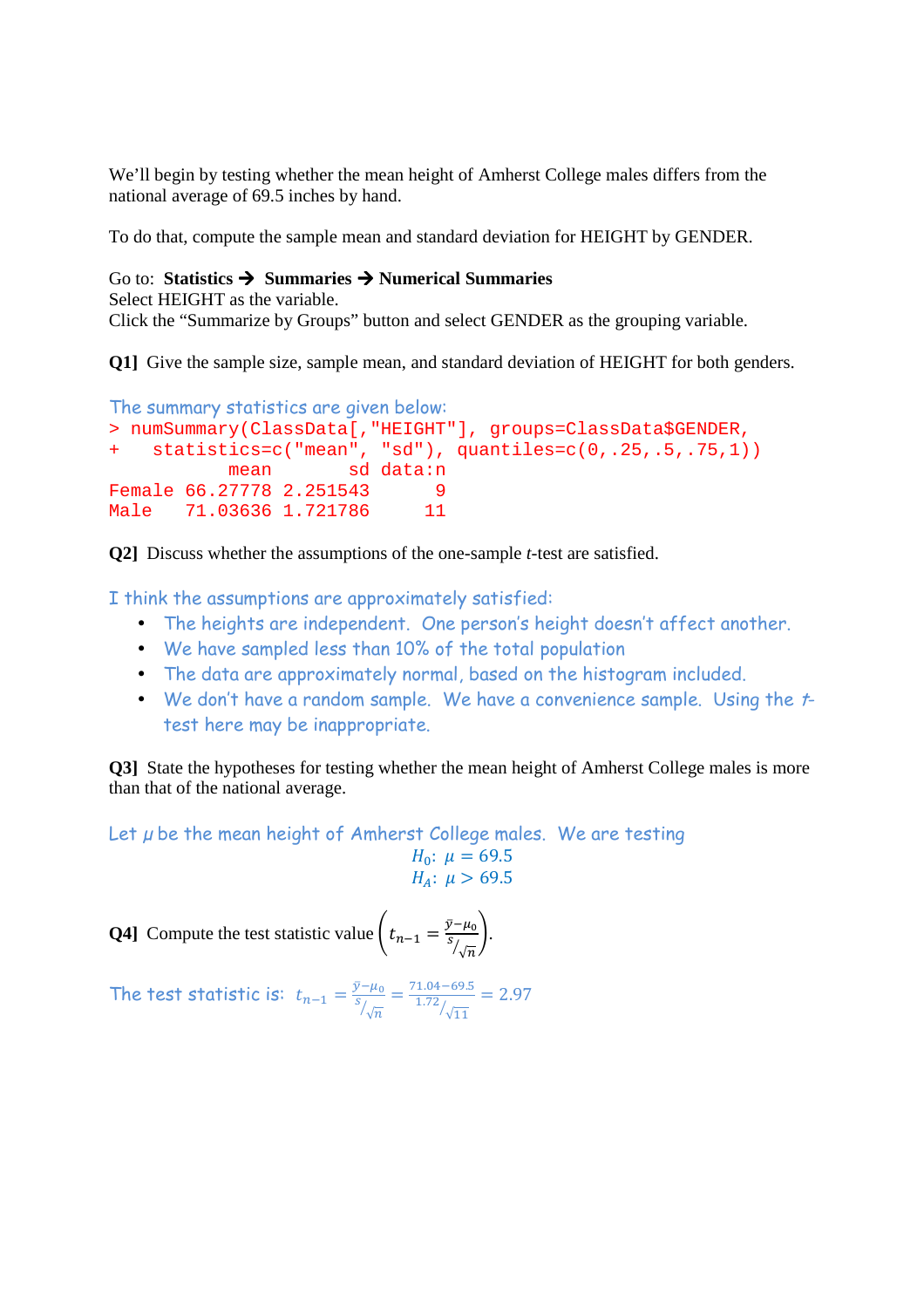**Q5]** The *p*-value of this test can be found using the *t*-Table in your textbook as I described in class. You can also use Rcmdr.

### Go to: **Distributions**  $\rightarrow$  **Continuous distributions**  $\rightarrow$  **t distribution**  $\rightarrow$  **t probabilities**

Input the *t*-statistic value, degrees of freedom, and whether you want the upper or lower tail probability.

What is the *p*-value of your test?

The p-value of our test is 0.007.

**Q6]** What do you conclude from your hypothesis test?

This is a low p-value. We reject the null hypothesis and conclude that the mean height of Amherst College men is more than the national average.

**Q71** Compute and interpret the 90% confidence interval for the mean height of Amherst College men.

```
> t.test(MaleHeights$HEIGHT, alternative='two.sided', mu=69.5, 
conf.level=.90) 
      One Sample t-test 
data: MaleHeights$HEIGHT 
t = 2.9595, df = 10, p-value = 0.0143
alternative hypothesis: true mean is not equal to 69.5 
90 percent confidence interval: 
 70.09545 71.97728 
sample estimates: 
mean of x 
  71.03636
```
We are 90% confident that the true mean height of Amherst College men is between 70.1 and 72.0 inches.

#### **A one-sample** *t***-test using Rcmdr**

Rcmdr can also do hypothesis tests for us, but it needs the raw data. Let's read in the classroom data we've used before. Note that it is still available on the course CMS site.

To open it in **Rcmdr**, follow the following steps:

1. Click Rcmdr Window, and select **Data > Import data > from Excel, Access, or dBase data set…**.

2. In the window that opens, enter a **name** you would like to call your data set, e.g. *Class.*  Click OK.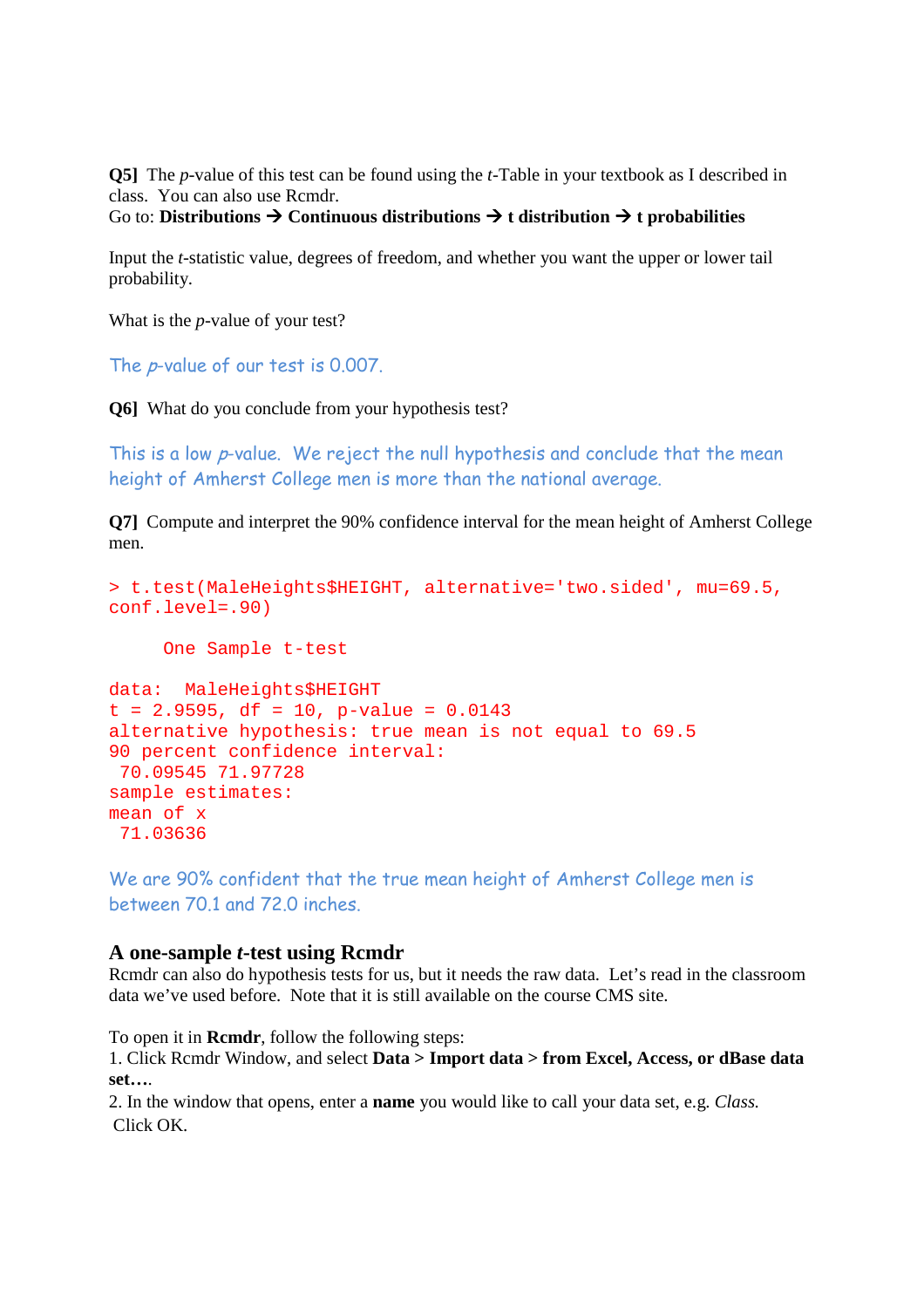3. Find the data set file from wherever you saved it, click **Open**. In the window that opens, select the spreadsheet with the "cleaned" data and then click OK.

To run the test on men, we need to subset the data. Go to **Data Active data set Subset active data set** 

| <b>7% Subset Data Set</b>                                                                            |
|------------------------------------------------------------------------------------------------------|
| Include all variables $\Box$<br>OR.<br>Variables (select one or more)<br>Countries<br>Gender<br>Hand |
| Height                                                                                               |
| Subset expression<br>Gender=="Male"                                                                  |
| Name for new data set                                                                                |
| Maleheights                                                                                          |
| Cancel<br>Help<br>ОK                                                                                 |

You can include all variables, or uncheck that box and only include HEIGHT.

Enter **Gender == "Male"** into the subset expression box (note I've used two equals signs here. Also, note that R is case sensitive.)

Give the new dataset a name.

Now, go to **Statistics Means Single-sample t test** 

- Highlight the HEIGHT variable
- Select the ">" alternative hypothesis and set the null hypothesis value

To compute a confidence interval, rerun the "Single-sample t test" only using "≠" in the alternative hypothesis.

**Q8]** Compare the Rcmdr results to those you got by hand.

Our Rcmdr results match those we got by hand very closely.

```
> t.test(MaleHeights$HEIGHT, alternative='greater', mu=69.5, 
conf.level=.95) 
     One Sample t-test 
data: MaleHeights$HEIGHT 
t = 2.9595, df = 10, p-value = 0.007151
alternative hypothesis: true mean is greater than 69.5 
95 percent confidence interval: 
 70.09545 Inf 
sample estimates: 
mean of x 
 71.03636
```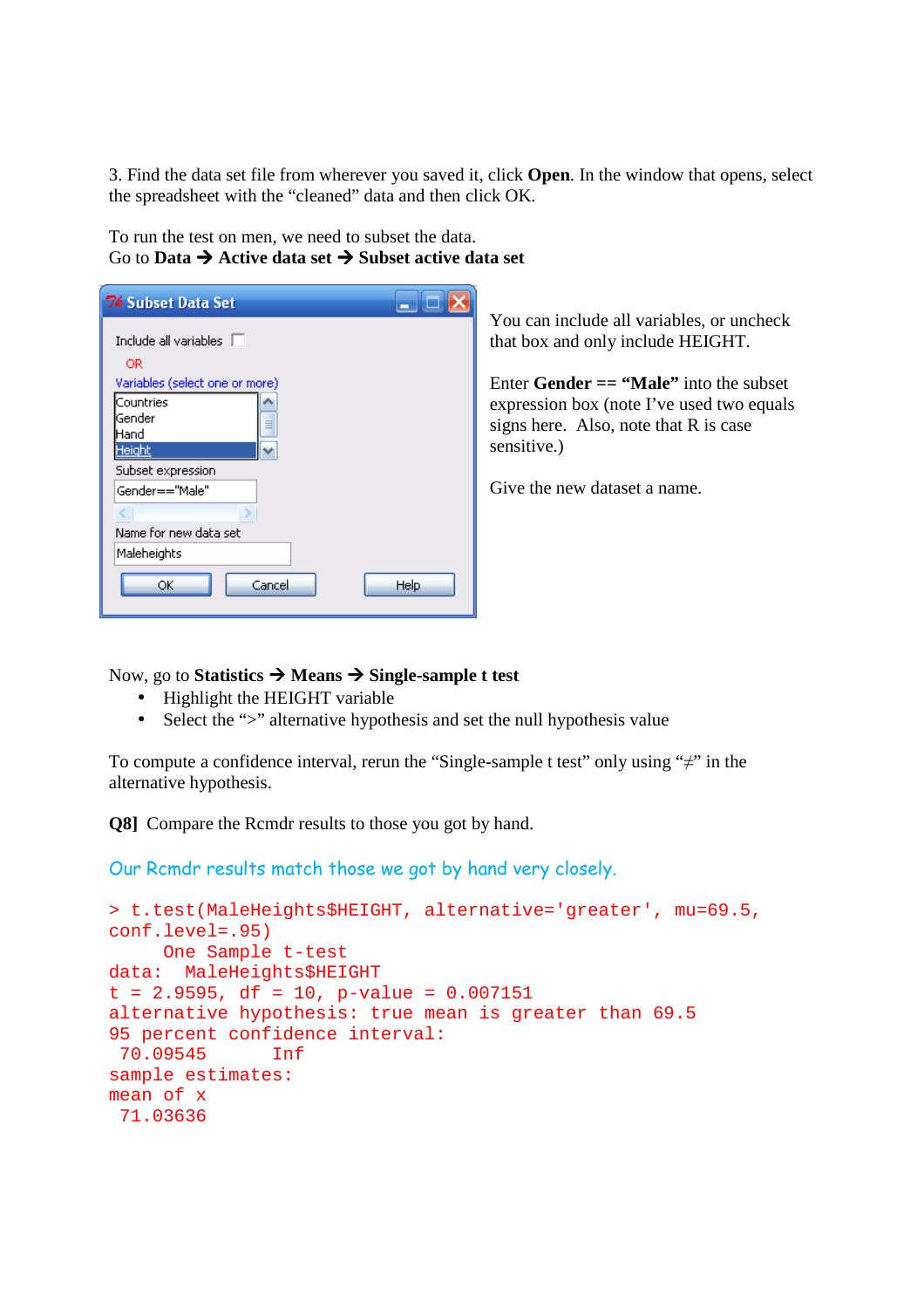### **Part 2 – A Two-Sample** *t***-Test**

We use a two-sample *t*-test to compare the means from two different groups. We'll use it to compare the mean heights of male Amherst College students versus female Amherst College students.

**Q9]** Discuss whether the assumptions of the two-sample *t*-test are satisfied.

I think the assumptions are approximately satisfied:

- The heights are independent. One person's height doesn't affect another.
- We have sampled less than 10% of the total population
- The data are approximately normal for each group, based on the histograms included.
- We don't have a random sample. We have a convenience sample. Using the ttest here may be inappropriate.

**Q10**] State the hypotheses for testing whether the mean height of Amherst College males is more than that of Amherst College females.

Let  $\mu_m$  be the mean height of Amherst College males and  $\mu_f$  be the mean height of Amherst College females. We are testing

$$
H_0: \mu_m = \mu_f
$$
  

$$
H_A: \mu_m > \mu_f
$$

**Q11**] Compute the test statistic value. It is given here:  $t_{df} = \frac{\bar{y}_1 - \bar{y}_2}{\sqrt{2\pi}}$  $\sqrt{\frac{1}{2}}$  $s_1^2$  $\frac{s_1^2}{n_1} + \frac{s_2^2}{n_2}$  $n_{2}$ . The degrees of freedom

calculation is much more complicated now, though.

$$
df = \frac{\left(\frac{s_1^2}{n_1} + \frac{s_2^2}{n_2}\right)^2}{\frac{1}{n_1 - 1} \left(\frac{s_1^2}{n_1}\right)^2 + \frac{1}{n_2 - 1} \left(\frac{s_2^2}{n_2}\right)^2} = \frac{\left(\frac{2.2515^2}{9} + \frac{1.7218^2}{11}\right)^2}{\frac{1}{8} \left(\frac{2.2515^2}{9}\right)^2 + \frac{1}{10} \left(\frac{1.7218^2}{11}\right)^2} = 14.78
$$

$$
t_{df} = \frac{\bar{y}_1 - \bar{y}_2}{\sqrt{\frac{s_1^2}{n_1} + \frac{s_2^2}{n_2}}} = \frac{71.0364 - 66.2778}{\sqrt{\frac{2.2515^2}{9} + \frac{1.7218^2}{11}}} = 5.21
$$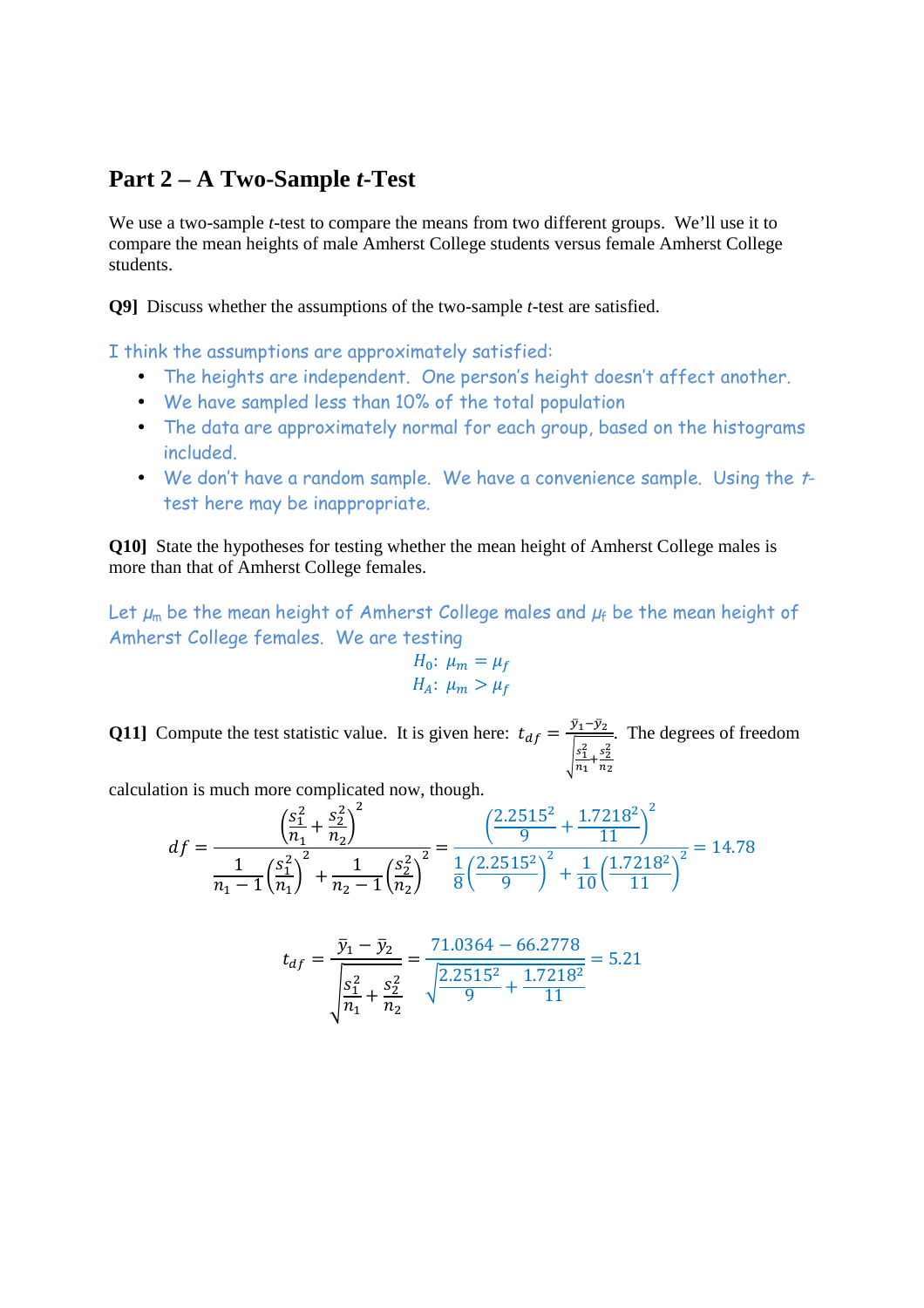**Q12]** The *p*-value of this test can be found using the *t*-Table in your textbook as I described in class. You can also use Rcmdr.

Go to: **Distributions**  $\rightarrow$  **Continuous distributions**  $\rightarrow$  **t distribution**  $\rightarrow$  **t probabilities** 

Input the *t*-statistic value, degrees of freedom, and whether you want the upper or lower tail probability.

What is the *p*-value of your test?

The *p*-value of our test is practically zero.

**Q13]** What do you conclude from your hypothesis test?

We conclude that we do have evidence to reject the null hypothesis. The mean height of Amherst College men is more than Amherst College women.

**Q14]** Compute and interpret the 95% confidence interval for difference in the mean heights of Amherst College men and women.  $(\bar{y}_1 - \bar{y}_2) \pm t_{df} \sqrt{\frac{s_1^2}{n_1}}$  $\frac{s_1^2}{n_1} + \frac{s_2^2}{n_2}$  $\frac{s_2}{n_2}$ .

$$
(\bar{y}_1 - \bar{y}_2) \pm t_{df} \sqrt{\frac{s_1^2}{n_1} + \frac{s_2^2}{n_2}} = (71.0364 - 66.2778) \pm 2.064 \sqrt{\frac{2.2515^2}{9} + \frac{1.7218^2}{11}}
$$
  
= 4.759 ± 1.884 = (2.875, 6.643)

### **A two-sample** *t***-test using Rcmdr**

Rcmdr can also do hypothesis tests for us, but it needs the raw data. Let's read in the classroom data we've used before. Note that it is still available on the course CMS site.

Now, go to **Statistics Means Independent samples t test** 

- Highlight the GENDER variable for "Groups" and HEIGHT as the "reponse"
- Select the appropriate alternative hypothesis and set the null hypothesis value
- Leave the test on "No" for "Assume equal variances"

To compute a confidence interval, rerun the test, only using " $\neq$ " in the alternative hypothesis.

**Q15]** Compare the Rcmdr results to those you got by hand.

The Rcmdr interval is (-6.7062 , -2.8110). This matches well with our hand calculations.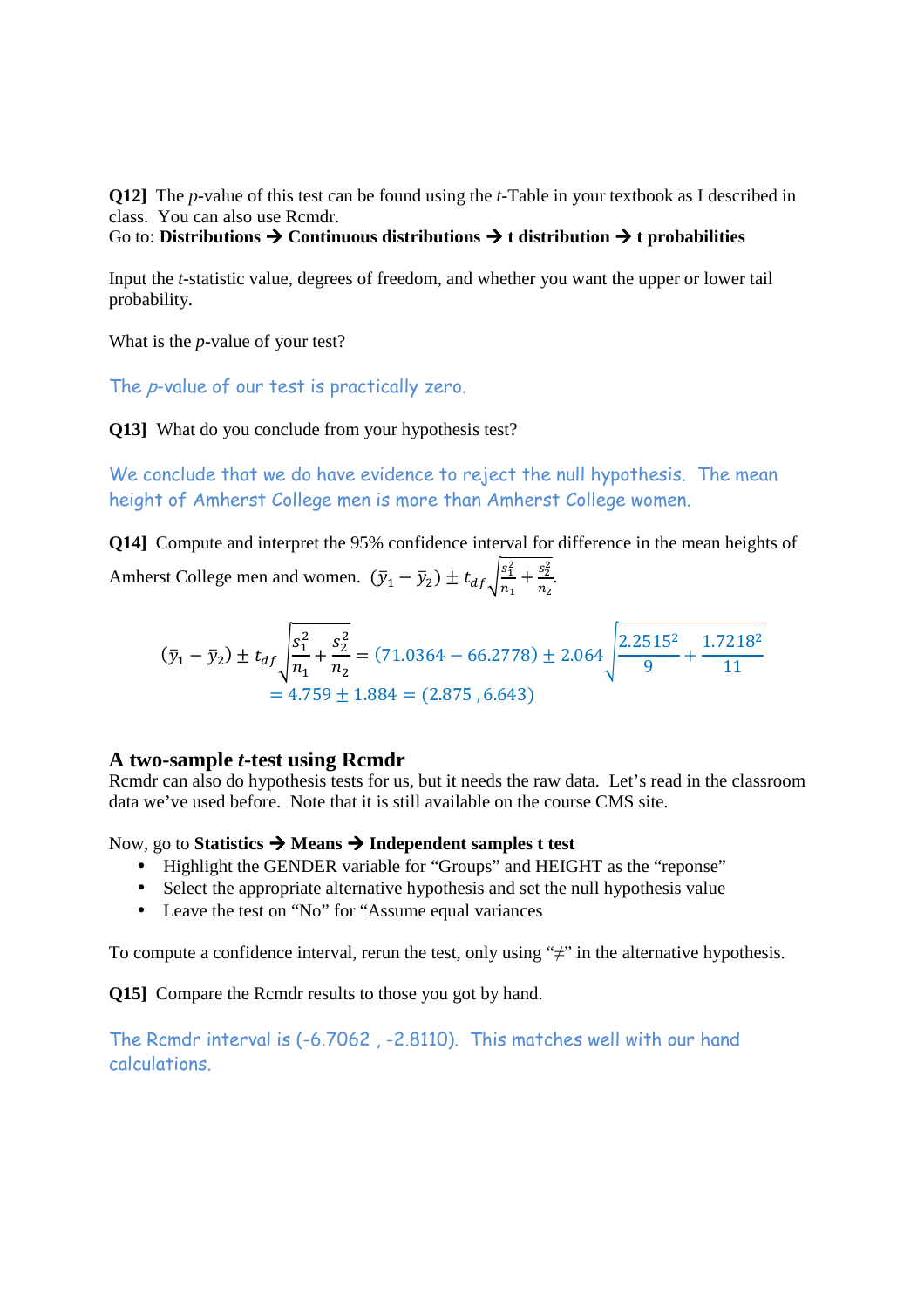## **Part 3 – A Matched-Pairs** *t***-Test**

Some studies are interested in comparing the result of a treatment or study where two measurements are made on the same subject. Before/after studies are good examples of this. In such a situation, we do not have independent groups, so the usual two-sample *t*-test cannot be used.

A matched pairs *t*-test is used in this situation. The basic idea is that we take the difference between the two measurements, and focus on those. We can do a one-sample *t*-test on the *differences*.

**Durability of shock absorbers.** A manufacturer of automobile shock absorbers was interested in comparing the durability of its shocks with that of the shocks produced by its biggest competitor. To make the comparison, one of the manufacturer's and one of the competitor's shocks were randomly selected and installed on the rear wheels of each of six cars. After the cars had been driven 20,000 miles, the strength of each test shock was measured, coded, and recorded. Results of the examination are shown in the table.

| Car Number | Manufacturer's Shock Competitor's Shock |      | <b>Difference</b> |
|------------|-----------------------------------------|------|-------------------|
|            | 8.8                                     | 8.4  | 0.4               |
|            | 10.5                                    | 10.1 | 0.4               |
|            | 12.5                                    | 12.0 | 0.5               |
|            | 9.7                                     | 9.3  | 0.4               |
|            | 9.6                                     | 9.0  | 0.6               |
|            | 13.2                                    | 13.0 | DZ                |

Enter these data into Rcmdr. **Go to Data**  $\rightarrow$  **New data set** 

Give the data a name. A data editor will open and you can input the data. Doubleclicking the "Var" at the top of the columns will bring up a window where you can each variable.

I named my dataset "Shocks" and gave the manufacturer data the name "OEM" and the competitor data the name "Comp". We can compute the difference and add it to our dataset by going into the script window and typing:

Shocks\$Difference <- Shocks\$OEM - Shocks\$Comp

You'll have to replace "Shocks" with your dataset name, and "OEM" and "Comp" with your variable names, too. Now, you've added column of differences to your dataset.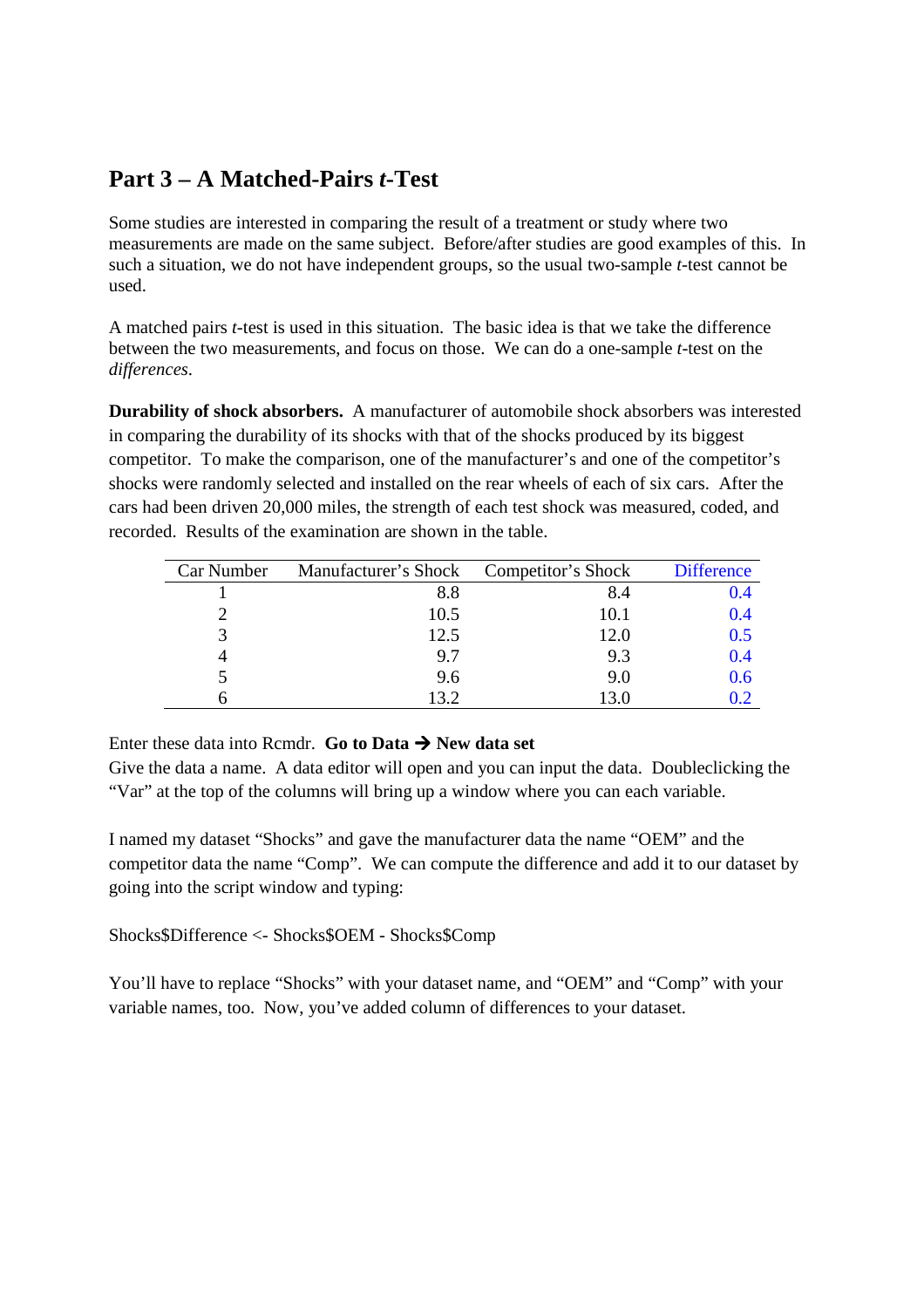**Q16]** Explain why the data are collected as matched pairs.

The data are collected as matched pairs because both measurements are being made on the same individual sample unit.

**Q17** Do the data present sufficient evidence to conclude that there is a difference in the mean strength of the two types of shocks after 20,000 miles of use? Use  $\alpha$  = 0.05.

By hand: Do a one-sample *t*-test using the differences

By Rcmdr: Go to **Statistics**  $\rightarrow$  **Means**  $\rightarrow$  **Paired t test** 

```
> numSummary(Schocks[,"Difference"], statistics=c("mean", "sd", 
"quantiles"), 
   quantiles=c(0,.25,.5,.75,1))
      mean sd 0% 25% 50% 75% 100% n 
 0.4166667 0.1329160 0.2 0.4 0.4 0.475 0.6 6
```
The matched pairs test is really nothing more than taking the *differences* between the two measurements and performing a one-samnple t-test on them.

Let  $\mu_d$  be the mean difference between the OEM shocks and the competitors. We are testing

$$
H_0: \mu_d = 0
$$
  

$$
H_A: \mu_d \neq 0
$$

The test statistic is:  $t_{n-1} = \frac{\bar{y} - \mu_0}{s_{\ell-1}}$ S  $\frac{-\mu_0}{\sqrt{m}} = \frac{0.417 - 0}{0.1329}$  $\frac{0}{\sqrt{6}}$  = 7.68. With 5 degrees of freedom, our

p-value is less than 0.005 (see the t-table). We reject the null hypothesis and conclude that the shocks are different. Rcmdr gives similar results.

```
 Paired t-test
```

```
data: Schocks$OEM and Schocks$Comp 
t = 7.6787, df = 5, p-value = 0.0005971
alternative hypothesis: true difference in means is not equal to 
\Omega95 percent confidence interval: 
 0.2771799 0.5561535 
sample estimates: 
mean of the differences 
                0.4166667
```